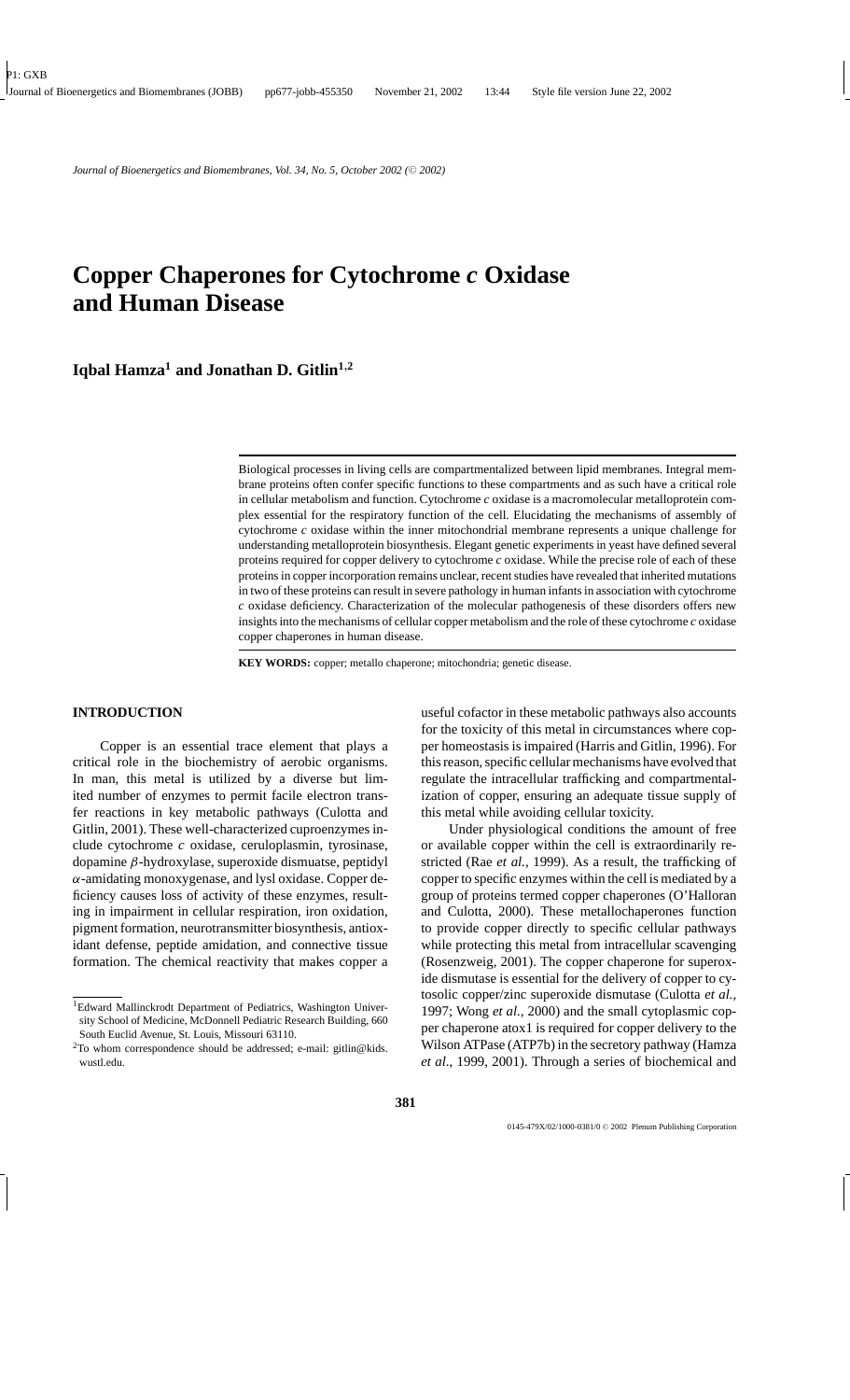structural studies these chaperones have been demonstrated to deliver copper to their respective targets through direct protein–protein interaction, inserting this cofactor directly into the active site of the respective enzyme or transport protein (Huffman and O'Halloran, 2001).

Taken together, data from a number of laboratories now permits a comprehensive outline of mammalian cellular copper metabolism (Fig. 1). Copper is taken up at the plasma membrane by ctrl a multimeric protein that transports copper with high-affinity in a metal-specific and saturable fashion (Lee *et al.*, 2002). Genetic ablation of ctr1 in mice results in fetal demise, indicating a critical role for this protein in embryonic development and copper homeostasis (Kuo *et al*., 2001; Lee *et al*., 2001). Copper homeostasis is largely determined by the copper transporting P-type ATPases, ATP7a and ATP7b, homologous proteins expressed in all cell types (Schaefer and Gitlin, 1999). These ATPases are localized to the *trans*-Golgi network of all cells and function to transport copper into the secretory pathway for incorporation into cuproenzymes and cellular excretion. In response to increases in intracellular copper, these ATPases localize to a vesicular compartment

where copper is accumulated for subsequent excretion, thereby providing a sensitive posttranslational mechanism for maintaining copper homeostasis. The mechanisms of copper distribution to individual chaperones within the cell as well as the factors determining the hierarchy of this distribution are currently unknown. Nevertheless, the critical role of cuproenzymes such as cytochrome *c* oxidase in cellular survival suggests that elucidation of these mechanisms will permit a more integrated view of copper homeostasis and cellular metabolism.

## **CYTOCHROME** *C* **OXIDASE**

Cytochrome *c* oxidase (complex IV) is a multisubunit enzyme that catalyzes electron transfer from cytochrome *c* to dioxygen in the final step of mitochondrial oxidative phosphorylation (Michel *et al*., 1998) (Fig. 2). This process is crucial in creating the mitochondrial membrane electrochemical gradient that provides the driving force for  $F_1F_0$ -ATPase dependent ATP synthesis. Cytochrome *c* oxidase is a member of the family of heme



**Fig. 1.** Pathways of copper transport in a mammalian cell. Known copper chaperones and transporters are illustrated along with the predicted trafficking of copper along intracellular routes. (Reprinted from Harris and Gitlin, 1996, with permission).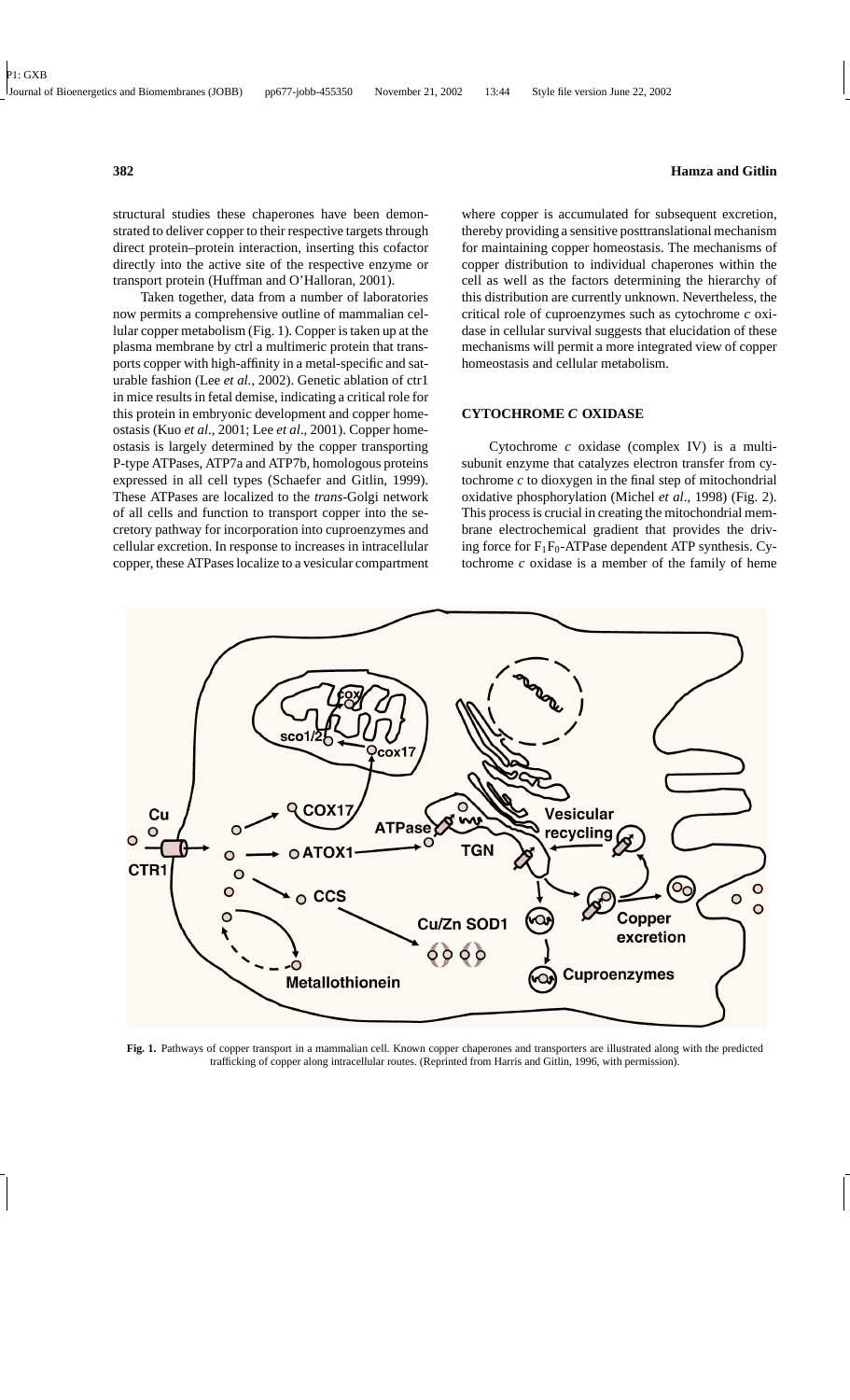

**Fig. 2.** Copper sites in mammalian cytochrome *c* oxidase. The mitochondrial subunits cox1 and cox2 are illustrated within complex IV in the inner mitochondrial membrane. The arrows delineate the presumed pathway of electron transfer from cytochrome *c* to dioxygen.

and copper-containing terminal oxidases found in all aerobic organisms .(Ferguson-Miller and Babcock, 1996). In mammals, this protein consists of 13 individual subunits, 3 of which, subunits I–III (cox1, cox2, cox3), are encoded in the mitochondrial genome and serve as the catalytic centers binding copper and heme. Functional cytochrome *c* oxidase is a macromolecular complex requiring the assembly of proteins encoded on mitochondrial and nuclear genes as well as the insertion of cofactors including copper, heme, zinc, and magnesium. The process of cofactor insertion and assembly is mediated by a large number of proteins encoded within the nucleus. Copper is present in the mitochondrial encoded subunits, indicating that this metal must be derived from the cytoplasm and inserted into these proteins within this organelle. Resolution of the structure of bovine heart cytochrome *c* oxidase has

permitted a detailed understanding of the metal binding sites as well as the association of each subunit and the mechanisms of electron transfer (Tsukihara *et al*., 1995, 1996) (Fig. 2). Subunit II is a transmembrane protein with a carboxyl-terminal domain extending into the intermembrane space and containing the binuclear  $Cu<sub>A</sub>$  center that serves as the primary electron acceptor from cytochrome *c*. Subunit I is an integral membrane protein that contains two heme moieties and a copper ion. Electrons are transferred from the Cu<sub>A</sub> center to heme  $a$ , a low-spin heme moiety in subunit I, and then to heme  $a_3$  that forms a binuclear center with the associated  $Cu<sub>B</sub>$ ion. This binuclear heme–copper center serves as the site of dioxygen binding and subsequent reduction to  $H<sub>2</sub>O$ . Subunit III does not contain prosthetic sites and biochemical and genetic evidence suggests that this subunit provides long-range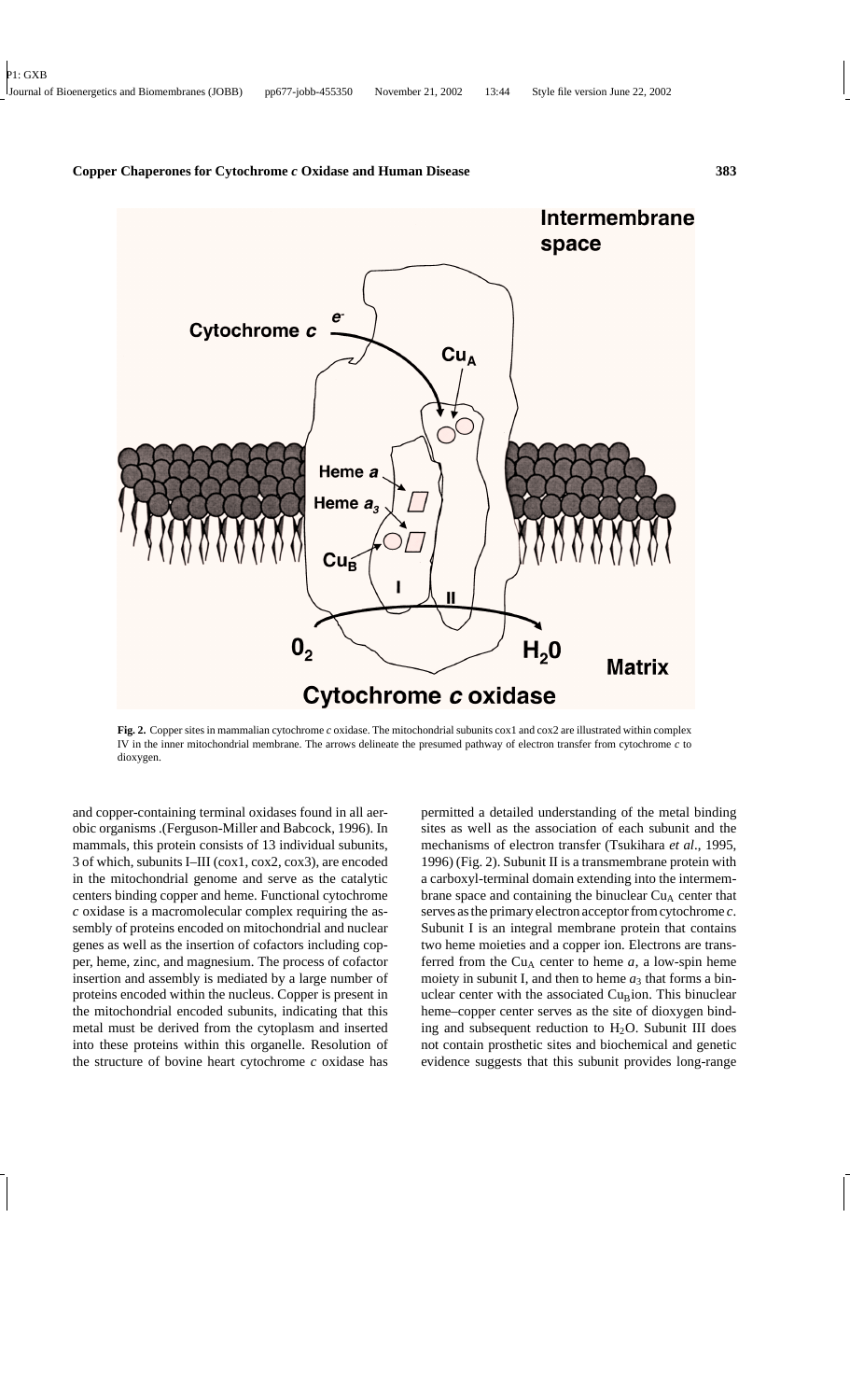interactions essential for the maintenance of the copper– heme binuclear center during the catalytic cycle (Michel *et al*., 1998; Tsukihara *et al*., 1996).

Cytochrome oxidase deficiency is the most frequent cause of respiratory chain defects in humans. Human cytochrome *c* oxidase deficiency is a phenotypically variable disorder resulting from a number of unique genetic abnormalities (Robinson, 2000). In general these disorders are associated with lactic acidosis, weakness, cardiomyopathy, and severe progressive neurodegeneration early in infancy. As expression of the functional oxidase complex requires many proteins, this considerable phenotypic variability is dependent upon the specific molecular defect, tissue-specific expression of assembly proteins, and the absolute quantity of mutated mitochondrial DNA present in each cell. As a result, partial loss of function mutations are often most severe in those tissues where the affected protein may be rate-limiting. Although mutations in mitochondrial DNA do account for a small number of cases of cytochrome oxidase deficiency, most arise as autosomal recessive disease secondary to loss-of-function mutations not in the nuclear-encoded structural subunits but rather in genes encoding proteins required for cytochrome *c* oxidase subunit assembly (Shoubridge, 2001). Elucidation of the molecular pathogenesis of these disorders has been greatly facilitated by elegant genetic studies of cytochrome *c* oxidase assembly in *Saccharomyces cerevisiae* (Barrientos *et al*., 2002). These studies have identified four genes, *COX*17, *SCO*1, *SCO*2, and *COX*11, that are critical for the metallation of cytochrome *c* oxidase with copper. Consistent with these observations, patients have now been identified with cytochrome *c* oxidase deficiency resulting in cardiomyopathy, hepatic failure, and ketoacidosis secondary to inherited loss-of-function mutations in the human homologues of two of these genes. Taken together, these results have identified an essential pathway of copper delivery to mitochondrial cytochrome *c* oxidase.

## **Cox 17**

Cox 17 was initially discovered in *S. cerevisiae* as a cysteine-rich 8kDa protein required for production of a functional cytochrome *c* oxidase complex (Glerum *et al.*, 1996a). Cox 17 $\Delta$  mutant strains synthesize all of the mitochondrial and nuclear encoded subunits yet display respiratory incompetence. This phenotype can be partially rescued by the addition of excess copper to the growth medium, a finding not observed in other cytochrome *c* oxidase mutants, suggesting that cox 17 may play a role in copper acquisition by cytochrome *c* oxidase (Glerum *et al.*, 1996a). This protein was found to localize to both the intermembrane mitochondrial space and the cytoplasm consistent with a possible role in the delivery of copper to the apoenzyme complex (Beers *et al.*, 1997) (Fig. 3). Furthermore, this pathway was shown to be specific for cytochrome oxidase as other cuproenzymes were found to have normal activity in this cox17 $\Delta$  mutant. Cox17 is a copper-binding protein that binds  $Cu<sup>+</sup>$  in a labile, cuprous-thioalte polycopper cluster utilizing three cysteine residues in a CCXC motif that may also involve oligomerization of the protein (Heaton *et al.*, 2000, 2001; Srinivasan *et al.*, 1998). Single substitution of any of these cysteine residues results in a nonfunctional cytochrome *c* oxidase complex. Interestingly, mutation of these critical cysteine residues impairs copper-binding and function, but not mitochondrial uptake, suggesting that the copperbound structure is not critical for this process (Heaton *et al.*, 2000). A carboxyl terminal C57Y cox 17 mutant, originally defined in  $\cos 17\Delta$  strains, does show impaired uptake into mitochondria, suggesting that this mutant results in instability of cox 17 as well as impaired interaction with sco1 (vide infra). The mammalian homologue of cox 17 has also been identified and found to be ubiquitously expressed in the mouse, a finding consistent with a critical role for this protein in mitochondrial respiration (Amaravadi *et al.*, 1997; Kako *et al.*, 2000). Human cox17 is encoded in a single gene on the long-arm of chromosome 3. A processed pseudogene is present on 13q14–21 and this sequence must be considered in any analysis for mutations in the *cox 17* gene (Horvath *et al.*, 2000; Punter *et al.*, 2000). Although cox 17 is a feasible candidate for cytochrome c oxidase deficiency, nucleotide sequence analysis of the *cox 17* gene in multiple families has thus far not revealed any abnormalities (Horvath *et al.*, 2000).

#### **Sco1 and Sco2**

Sco1 was originally identified through yeast genetics as a mitochondrial protein required for cytochrome *c* oxidase assembly and function (Schulze and Rodel, 1988). Subsequently, sco1 and the homologous gene sco2 were identified as multicopy suppressors of mutant strains carrying a missense cox 17 mutation in yeast (Glerum *et al.*, 1996b). These data suggested that the proteins encoded at these two loci play a role in copper acquisition by cytochrome *c* oxidase and that this process is required for proper assembly of complex IV. Genetic experiments in yeast suggest that sco1 and sco2 have nonoverlapping roles in the pathway of copper delivery to cytochrome oxidase as sco1 $\Delta$  but not sco2 $\Delta$  mutants are respiratory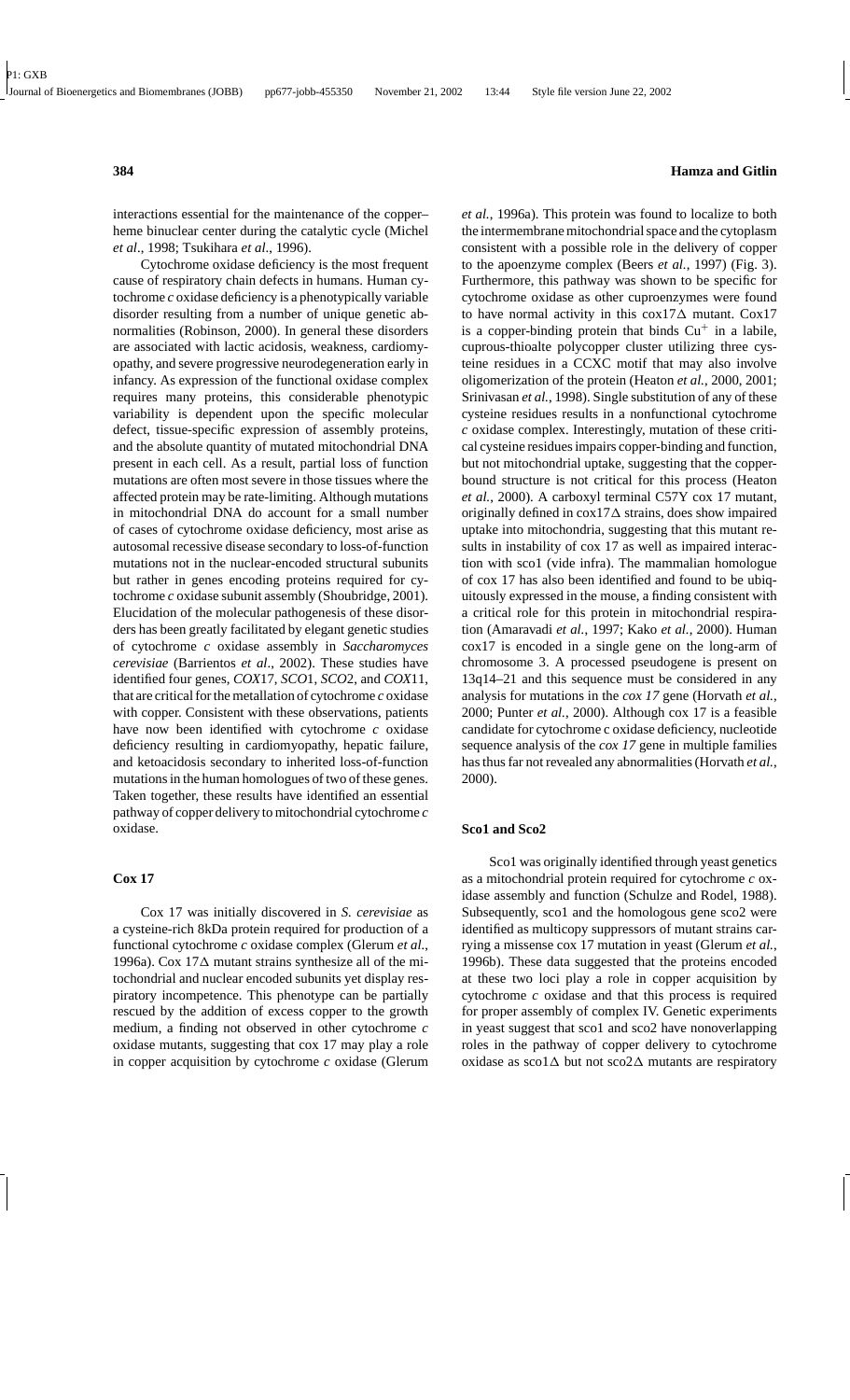

**Fig. 3.** Model of copper trafficking to the mitochondria. The pathways of copper incorporation into cytochrome *c* oxidase are illustrated as well as the flow of electrons along the entire respiratory chain.

insufficient (Glerum *et al.*, 1996b). Sco1 contains a CXXXC motif that binds copper via these cysteine residues and this copper binding is essential for the rescue of cytochrome *c* oxidase deficiency (Beers *et al.*, 2002; Nittis *et al.*, 2001; Rentzsch *et al.*, 1999). Although the precise role of sco1 in copper transfer remains unclear, biochemical and genetic analysis indicates interaction with the cytochrome oxidase catalytic subunit cox2, suggesting direct transfer from sco1 to the  $Cu<sub>A</sub>$  enzymatic site in this subunit (Dickinson *et al.*, 2000; Lode *et al.*, 2000) (Fig. 3). Recently, a role for sco1 in cysteine reduction of cox2 to allow for copper incorporation into this subunit has also been proposed (Chinenov, 2000).

The gene encoding human sco1 has been identified on chromosome 17p13.1 and the encoded protein shown to localize to the inner mitochondria membrane in HeLa cells (Horvath *et al.*, 2000; Paret *et al.*, 1999; Petruzzella *et al.*, 1998). Genomic mapping of a large kindred of neonates

with ketoacidosis and coma, in whom cytochrome oxidase deficiency had been established, localized the affected gene to chromosome 17, in a region encoding SCO1. Nucleotide sequence analysis of the *sco1* gene revealed that all affected individuals were compound heterozygotes for a 2 bp frameshift deletion resulting in both a premature stop codon and a missense mutation (P174L) (Valnot *et al.*, 2000). This proline was found to be adjacent to the CXXXC copper-binding domain of SCO1 and therefore presumed to play a crucial role in sco1 copperbinding or transport. Consistent with this concept, analysis in yeast revealed that this mutation results in impairment in the assembly of cytochrome oxidase (Paret *et al.*, 2000). The clinical presentation of SCO1-deficient patients differs markedly from that of patients harboring mutations in other COX assembly genes. Affected children present in infancy with lactic acidosis and severe liver failure with no evidence of cardiac or neurological involvement. Human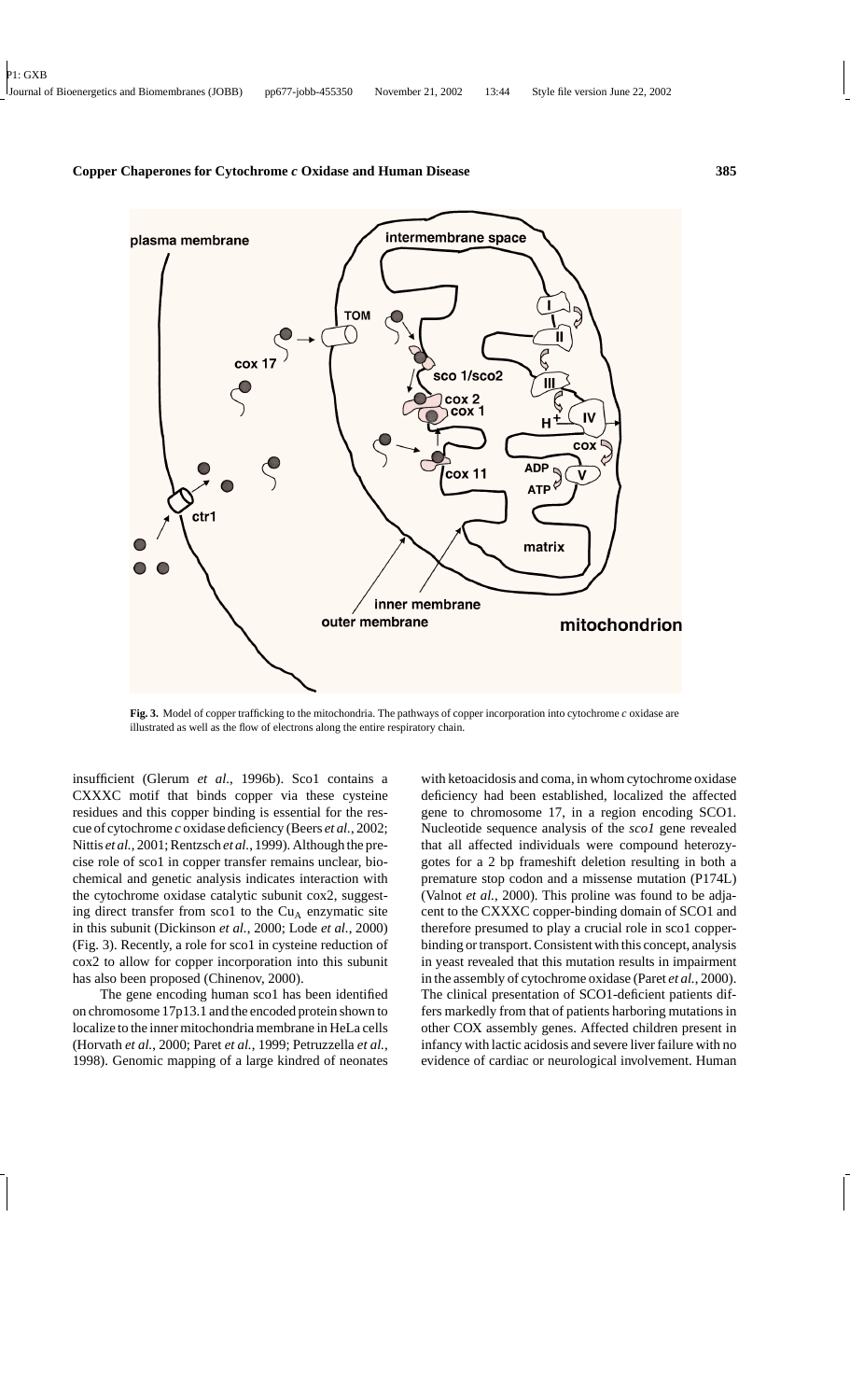sco1 does not compensate for sco1 deficiency in sco1 $\Delta$ yeast, but a chimeric molecule consisting of the aminoterminal domain of yeast sco1 and the carboxyl-terminal domain of human sco1 containing the CXXXC motif will correct the respiratory incompetence in this mutant strain (Paret *et al.*, 1999). Using this approach, the P147L patient mutation was found not to rescue the sco1 $\Delta$  mutant, supporting the proposed deleterious role of this mutation in humans (Paret *et al.*, 2000).

The functional relationship between human and yeast sco2 is currently unknown. Sco2 deficient yeast have no abnormalities of cytochrome *c* oxidase assembly or function and sco2 will not suppress the cytochrome *c* oxidase deficiency observed in  $\text{scol}\,\Delta$  null mutants. It is possible that the function of these genes is redundant in yeast but not in humans, an explanation that would account for the observations noted above yet still allow for the same biochemical function of sco2 in both organisms. The human *sco2* gene is located on chromosome 22 and encodes a 22 kDa protein with a putative CPDXC copper-binding motif (Jaksch *et al.*, 2001b). Direct evidence of a critical role for sco2 in cytochrome oxidase assembly has come from the identification of mutations in the sco2 gene in patients with autosomal recessive cytochrome *c* oxidase deficiency (Jaksch *et al.*, 2000; Papadopoulou *et al.*, 1999). These mutations were originally identified in a series of unrelated infants from several families with cytochrome *c* oxidase deficiency presenting with hypertrophic obstructive cardiomyopathy, severe muscle weakness, and encephalopathy. Consistent with the chromosomal location of sco2, the cytochrome *c* oxidase deficiency in patient fibroblasts is rescued by transferring chromosome 22 but not other chromosomes (Jaksch *et al.*, 2000). Although all such patients were compound heterozygotes, each carried on one allele a E140K missense mutation in a region immediately downstream from the copperbinding motif. Analysis of the homologous mutation in sco1 in yeast was not revealing for respiratory incompetence (Dickinson *et al.*, 2000). This suggests that this mutation may result in a less severe interruption of cytochrome *c* oxidase function and consistent with this, patients homozygous for this mutation present with delayed onset of symptoms. Nevertheless, these patients do have neurogenic muscular atrophy, cardiomyopathy, and neurodegeneration, confirming the pathogenic nature of this mutation in humans (Jaksch *et al.*, 2001a). Biochemical and histologic analysis of affected tissues indicates that loss-of-function of sco2 is associated with a more selective loss of the mitochondrial rather than nuclear encoded cox subunits, supporting a role for this protein in assembly of the copper-catalytic center (Jaksch *et al.*, 2001b; Sue *et al.*, 2000). The clinical features of patients with

loss-of-function of sco2 is significantly different from that of sco1 or other factors involved in cytochrome oxidase assembly (Sue *et al.*, 2000). These individuals do not have the typical neuropathology observed in Leigh syndrome or other forms of cytochrome *c* oxidase deficiency. Furthermore, the severity of the deficiency is highly tissuespecific with cardiac and skeletal muscle being predominantly affected. More recently, a report of an infant with sco2 mutations and anterior horn cell deterioration and spinal muscular atrophy further emphasizes the clinical variability in this disorder (Salviati *et al.*, 2002b).

Analysis of fibroblasts and myoblasts from sco2 deficient patients has revealed a marked increase in intracellular copper content secondary to increased copper uptake (Jaksch *et al.*, 2001a,b). These data suggest that mitochondria may regulate the set point for cellular copper uptake, depending upon the availability of and need for cytochrome *c* oxidase activity. Although this increased intracellular copper does not appear to alter enzyme activity in cells from affected patients, a further increase in the copper content in such cells using copper-histidine has been shown to restore cytochrome *c* oxidase activity as effectively as genetic replacement of sco2 (Jaksch *et al.*, 2001b; Salviati *et al.*, 2002a). As the E140K mutation does result in detectable levels of protein, it remains unclear if the copper treatment works through this residual sco2 or by binding directly to the catalytic center in the cox2 subunit. Consistent with previous observations on the role of copper in mammalian cells, this treatment was not found to alter the expression of cox17 or sco1 at the level of transcription (Jaksch *et al.*, 2001b). These studies reveal a fundamental mechanism for cellular copper uptake not previously appreciated and offer the possibility of early prenatal treatment for cytochrome *c* oxidase deficiency secondary to abnormalities in this protein.

# **Cox11**

Cox11 is a 28 kDa mitochondrial membrane polypeptide originally identified in yeast as essential for cytochrome *c* oxidase activity and heme *a* stability in subunit I (Tzagoloff *et al.*, 1990). More recently, it has been shown that cytochrome *c* oxidase isolated from*Rhodobacter* deficient in cox11 contains no Cu<sub>B</sub> site, suggesting a role of this protein in formation of the binuclear copper– heme center (Hiser *et al.*, 2000) (Fig. 3). Consistent with this, recent biochemical studies indicate that cox 11 is a copper-binding protein (Carr *et al.*, in press). Spectroscopic and mutagenesis studies indicate that the copper ion in cox 11 is ligated by three conserved cysteine residues. The C-terminal domain of this protein forms a dimer that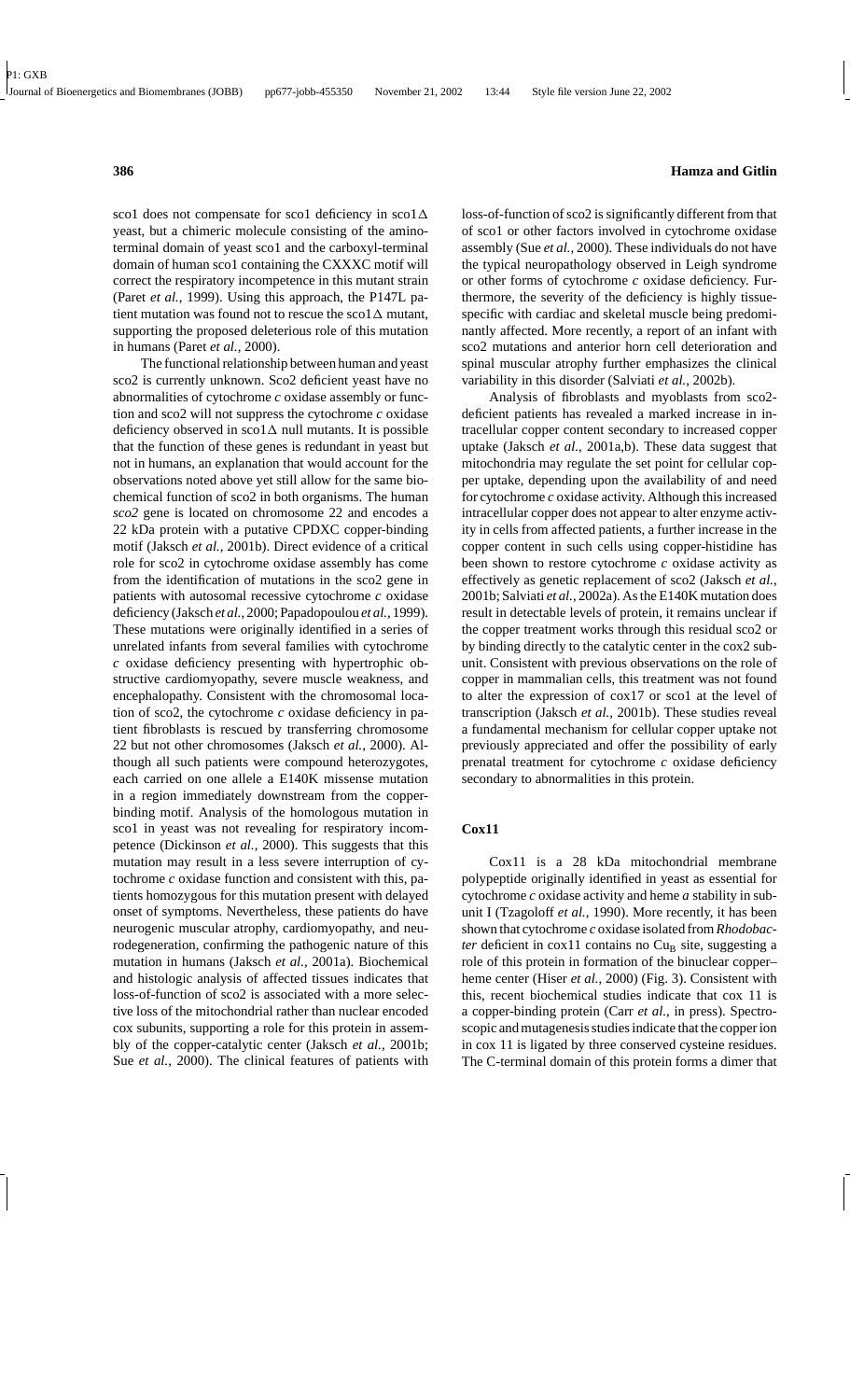coordinates a single  $Cu<sup>+</sup>$  per monomer. While cox11 was found to be a dimer under the conditions used in this study it remains possible that copper transfer to and from cox11 occurs through heterodimeric interaction of a single cox11 subunit with cox17 and cox1 respectively. As is the case with the role of sco1/sco2 in assembly of the  $Cu<sub>A</sub>$  site, it is unknown if cox 11 mediated copper incorporation occurs after cytochrome *c* oxidase assembly or co-translationally, prior to the association of cox1 with other subunits. As  $\cos 11$  is implicated in the assembly of the Cu<sub>B</sub> site of cytochrome *c* oxidase in yeast and a human homologue has been previously identified (Petruzzella *et al.*, 1998), this protein is a reasonable candidate for human cytochrome

*c* oxidase deficiency secondary to impaired assembly of

#### **CONCLUSION**

complex IV.

The last several years have witnessed considerable advances in our understanding of the mechanisms of copper metallation of cytochrome *c* oxidase. As this oxidase is critical for cellular respiration and survival, it seems likely that the pathways for copper delivery to this protein within the mitochondria will be tightly regulated within the cell. The presence of partial loss-of-function in almost all cases of cytochrome *c* oxidase deficiency in humans taken together with the postnatal presentation of these disorders, suggests that the onset of respiration at birth places a considerable increase in the need for maximal activity of this enzyme. Nevertheless, it seems reasonable to assume that complete absence of cytochrome *c* oxidase activity would not be compatible with the survival of the mammalian embryo. This possibility would account for the early fetal demise observed in ctr1 deficient embryos (Kuo *et al.*, 2001; Lee *et al.*, 2001) and may explain why no mutations in cox 17 have been discovered. Although deficiency of cox 17 in yeast can be partially compensated by increasing the copper content, the human fetus would have no inherent mechanism to allow for this and therefore the absence of this protein would likely result in complete cytochrome *c* oxidase deficiency.

A central role for mitochondrial copper homeostasis in mammalian cell function and survival is also suggested by observations in the filamentous ascomycete *Podospora anserina*. In this organism, the availability of mitochondrial copper is directly associated with lifespan control as revealed by the GRISEA mutant. In this case, loss of a nuclear encoded transcription factor results in impaired copper uptake, loss of complex IV activity, utilization of an alternate respiratory pathway, and decreased production of reactive oxygen species. In this mutant, molecular

damage, including age-related mitochondrial DNA mutations, is decreased, resulting in prolonged lifespan, revealing that copper and cytochrome *c* oxidase play a critical role in cellular respiration and survival in this organism (Osiewacz, 2002). As mitochondrial DNA mutations and oxidant injury are implicated in human aging and neurodegenerative disease (Melov, 2000), these findings suggest that further elucidation of the pathways and mechanisms of mitochondrial copper homeostasis may have important implications for human health and disease.

#### **ACKNOWLEDGMENTS**

Work from the author's laboratory reported in this paper was supported in part by National Institute of Health (Grants DK44464, DK61763, and HD39952). Jonathan D. Gitlin is a recipient of a Burroughs-Welcome Scholar Award in Experimental Therapeutics.

## **REFERENCES**

- Amaravadi, R., Glerum, D. M., and Tzagoloff, A. (1997). *Hum. Genet.* **99**, 329–333.
- Barrientos, A., Barros, M. H., Valnot, I., Rotig, A., Rustin, P., and Tzagoloff, A. (2002). *Gene* **286**, 53–63.
- Beers, J., Glerum, D. M., and Tzagoloff, A. (1997). *J. Biol. Chem.* **272**, 33191–33196.
- Beers, J., Glerum, D. M., and Tzagoloff, A. (2002). *J. Biol. Chem.* **277**, 22185–22190.
- Carr, H. S., George, G. N., and Winge, D. R. (in press). *J. Biol. Chem.*
- Chinenov, Y. V. (2000). *J. Mol. Med.* **78**, 239–242.
- Culotta, V. C. and Gitlin, J. D. (2001). In *The Molecular and Metabolic Basis of Inherited Disease* Vol 3 (CR, S., AL, B., WS, S., and D. V., eds.), McGraw-Hill, New York, pp. 3105–3136.
- Culotta, V. C., Klomp, L. W., Strain, J., Casareno, R. L., Krems, B., and Gitlin, J. D. (1997). *J. Biol. Chem.* **272**, 23469–23472.
- Dickinson, E. K., Adams, D. L., Schon, E. A., and Glerum, D. M. (2000). *J. Biol. Chem.* **275**, 26780–26785.
- Ferguson-Miller, S. and Babcock, G. T. (1996). *Chem. Rev.* **96**, 2889– 2907.
- Glerum, D. M., Shtanko, A., and Tzagoloff, A. (1996a). *J. Biol. Chem.* **271**, 14504–14509.
- Glerum, D. M., Shtanko, A., and Tzagoloff, A. (1996b). *J. Biol. Chem.* **271**, 20531–20535.
- Hamza, I., Faisst, A., Prohaska, J., Chen, J., Gruss, P., and Gitlin, J. D. (2001). *Proc. Natl. Acad. Sci. U.S.A.* **98**, 6848–6852.
- Hamza, I., Schaefer, M., Klomp, L. W., and Gitlin, J. D. (1999). *Proc. Natl. Acad. Sci. U.S.A.* **96**, 13363–13368.
- Harris, Z. L. and Gitlin, J. D. (1996). *Am. J. Clin. Nutr.* **63**, 836S–841S.
- Heaton, D., Nittis, T., Srinivasan, C., and Winge, D. R. (2000). *J. Biol. Chem.* **275**, 37582–37587.
- Heaton, D. N., George, G. N., Garrison, G., and Winge, D. R. (2001). *Biochemistry* **40**, 743–751.
- Hiser, L., DiValentin, M., Hamer, A. G., and Hosler, J. P. (2000). *J. Biol. Chem.* **275**, 619–623.
- Horvath, R., Lochmuller, H., Stucka, R., Yao, J., Shoubridge, E. A., Kim, S. H., Gerbitz, K. D., and Jaksch, M. (2000). *Biochem. Biophys. Res. Commun.* **276**, 530–533.
- Huffman, D. L. and O'Halloran, T. V. (2001). *Annu. Rev. Biochem.* **70**, 677–701.